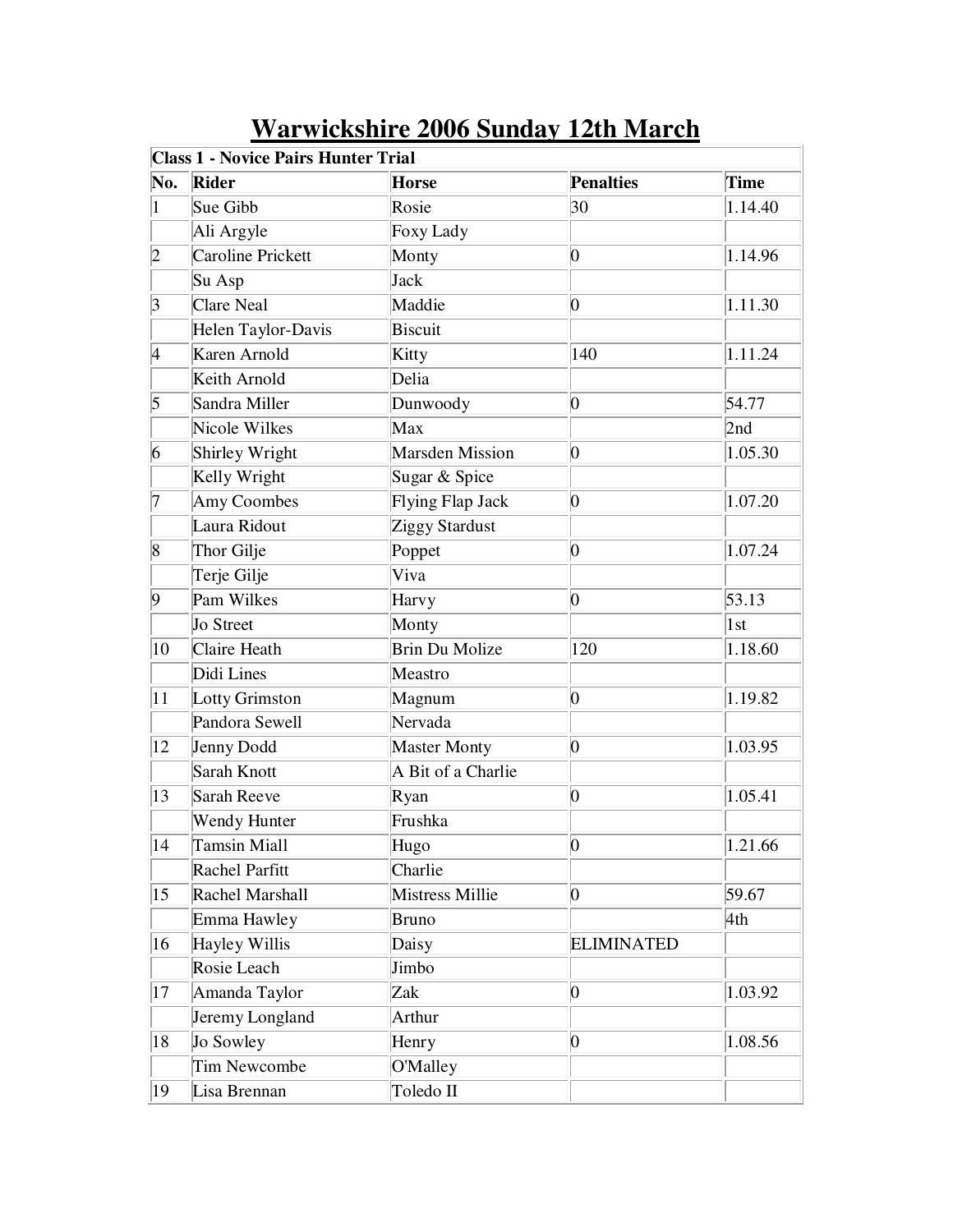|              | Linda Richards          | Magic Dust          |                   |                 |
|--------------|-------------------------|---------------------|-------------------|-----------------|
| 20           | Jules Hodgkinson        | Poacher             | $\vert 0 \vert$   | 1.06.20         |
|              | Tamzin Schultz          | Roseanna            |                   |                 |
| 21           | <b>Bertrand Facon</b>   | Ashley              | $\vert 0 \vert$   | 1.01.66         |
|              | Thomas Facon            | Topsy               |                   |                 |
| 22           | Jackie Steele           | Tory                | $\vert 0 \vert$   | 1.00.78         |
|              | Sabrina Steele          | Fizzy               |                   | 6th             |
| 23           | Laura Shears            | Rock Spirit         | 60                | 1.21.09         |
|              | <b>Hannah Okines</b>    | Aarron              |                   |                 |
| 24           | Marina Djurisic         | Monty               | $\vert 0 \vert$   | 1.19.81         |
|              | Christine Morris        | Blue                |                   |                 |
| 25           | Victoria Warne          | Donna Tella Boy     | <b>RETIRED</b>    |                 |
|              | Lucy Conn               | Jay                 |                   |                 |
| 26           | Roger Freeman           | Dessie              | 20                | 59.63           |
|              | Jane Starkey            | A Nag               |                   |                 |
| 27           | Emma Sewell             | Macaroon            | $\vert 0 \vert$   | 59.81           |
|              | Roseanna Sewell         | Miss Dynamite       |                   | 5 <sup>th</sup> |
| 28           | Layla Henshaw           | Harvey              | $\vert 0 \vert$   | 1.22.47         |
|              | <b>Grace Pew</b>        | <b>Fire Cracker</b> |                   |                 |
| 29           | Nicola Greenhalgh       | Delphi              | $\vert 0 \vert$   | 1.20.18         |
|              | Karen Smith             | Dolly               |                   |                 |
| 30           | June Collier            | Fiddler             | $\vert 0 \vert$   | 1.18.20         |
|              | Jane Walker             | Boudica             |                   |                 |
| 31           | Jane Collier            | Sparky              | 20                | 1.02.95         |
|              | Hannah Collier          | Daisy               |                   |                 |
| 32           | Caroline Prickett       | <b>Bells</b>        | $\overline{0}$    | 1.17.16         |
|              | Su Asp                  | Ollie               |                   |                 |
| $ 33\rangle$ | Rachael McCreadie       | Harvey              | 80                | 1.30.65         |
|              | Jackie Hayward          | Danuta              |                   |                 |
| 34           | Tenbeigh Hobday         | Cheyanne Spirit     | <b>ELIMINATED</b> |                 |
|              | Robin Hobday            | Jocketta            |                   |                 |
| 35           | Nadia Parris            | Conor               | <b>ELIMINATED</b> |                 |
|              | Clare Salmon            | George              |                   |                 |
| 36           | Rachel Parfit           | Paul                | $\vert 0 \vert$   | 1.16.01         |
|              | Tamsin Miall            | Matty               |                   |                 |
| 37           | Ellie Gilje             | Ebony               | 20                | 1.16.52         |
|              | Terje Gilje             | Paddy               |                   |                 |
| 38           | Amelia Newland          | Taffy               | $\vert 0 \vert$   | 1.02.36         |
|              | <b>Felicity Newland</b> | Joey                |                   |                 |
| 39           | Kelly Pea               | Rose                | $\vert 0 \vert$   | 59.53           |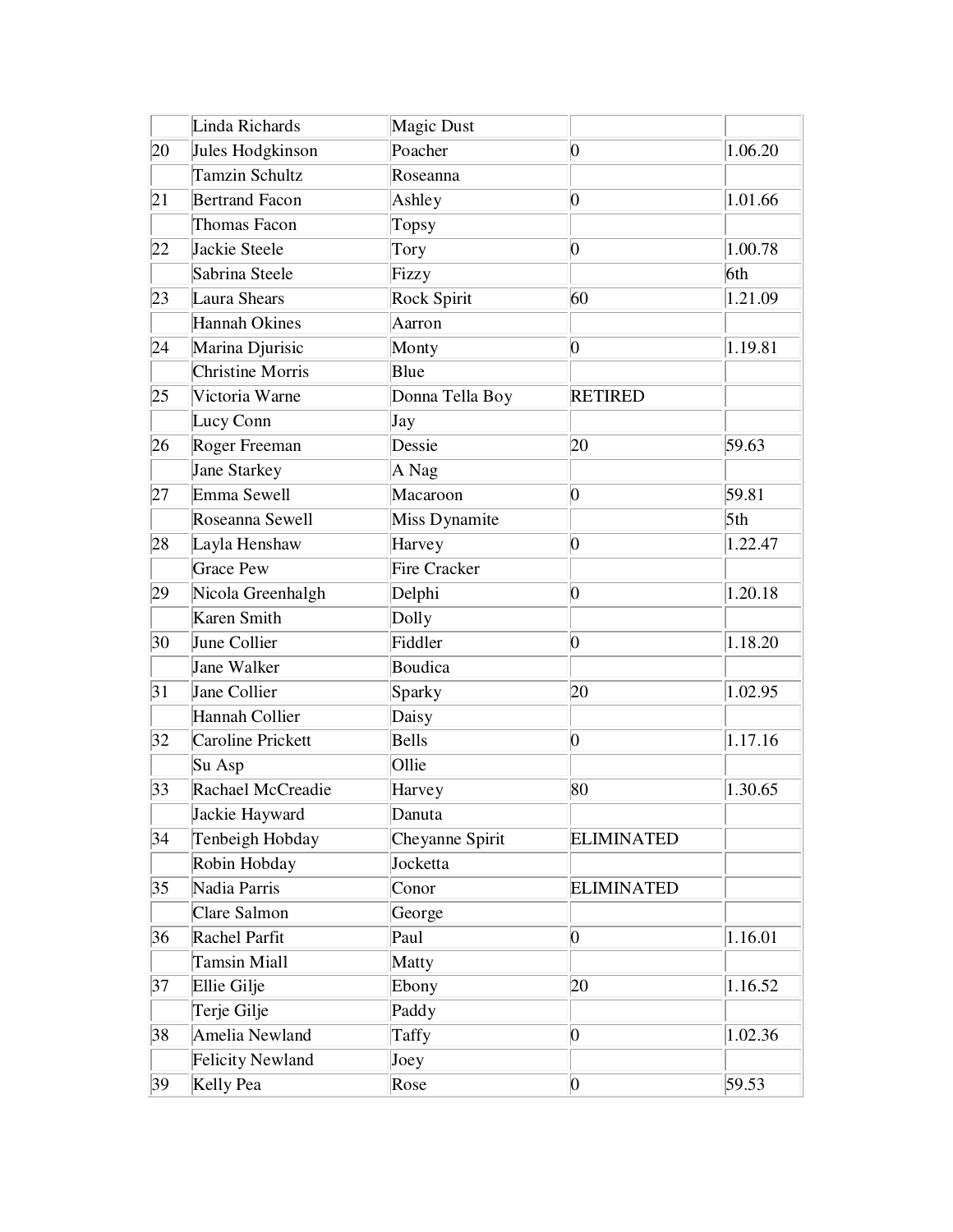|                         | Andy Whieldon                        | Darcy                  |                   | 3rd         |
|-------------------------|--------------------------------------|------------------------|-------------------|-------------|
| 40                      | Carrie Tucker                        | Max                    | 20                | 1.08.84     |
|                         | <b>Ben Tucker</b>                    | William                |                   |             |
| 41                      | <b>Antony Clark</b>                  | Spider                 |                   |             |
|                         | <b>Sarah Stretton</b><br>Ted         |                        |                   |             |
|                         | <b>Class 2 - Novice Hunter Trial</b> |                        |                   |             |
| No.                     | Rider                                | <b>Horse</b>           | <b>Penalties</b>  | Time        |
| $\mathbf 1$             | Nicky Lay                            | Aston                  | $\overline{0}$    | 1.06.24     |
| $\overline{2}$          | Roseanna Sewell                      | <b>Billy Moonshine</b> |                   |             |
| $\overline{\mathbf{3}}$ | Alice Robinson                       | Gabby                  |                   |             |
| 4                       | Karen Oliver                         | Pendle                 |                   |             |
| $\overline{5}$          | Jamie Goss                           | Rebel                  | <b>ELIMINATED</b> |             |
| 6                       | Frankie Maddocks                     | Wellie                 |                   |             |
| 7                       | Eddie Campbell                       | My Mate Alfie          | 0                 | 1.15.70     |
| $\vert 8$               | Elli Gilje                           | Ebony                  | 20                | 1.01.95     |
| $\vert 9$               | Evo Shirley                          | Sandpiper              | 20                | 53.78       |
| 64                      | Sue Kinner                           | Hattie                 | $\vert 0 \vert$   | 58.73       |
| 10                      | Rebecca Raynor                       | Rasay Roiale           | $\overline{0}$    | $51.13$ 4th |
| 11                      | Clare Valender                       | Ulrika                 | 90                | 1.22.01     |
| 12                      | Alice Bailey                         | Monty                  | $\overline{0}$    | 59.18       |
| 13                      | Zoe Williams                         | Charisma Clover        | 20                | 1.13.67     |
| 59                      | Mathew Heath                         | Atlantic Highway       | $\vert 0 \vert$   | 1.18.36     |
| 14                      | Claudia Weller                       | Lost The Plot          |                   |             |
| 15                      | Pippa Williams                       | Dudley                 | $\vert 0 \vert$   | 50.74 3rd   |
| 16                      | Joanne Pickles                       | Abracadabra            | $\overline{0}$    | 1.15.71     |
| 17                      | Joy Bailey                           | Jess                   | 0                 | 1.02.82     |
| 60                      | Emma Stretton                        | Alfie                  | <b>ELIMINATED</b> |             |
| 18                      | Donna Mcgettigan                     | Giz                    | 20                | 1.32.07     |
| 19                      | Margo Muhlenkamp                     | Jester                 | 70                | 1.04.50     |
| 61                      | Antony Clark                         | Jet                    |                   |             |
| 20                      | <b>Tamzin Schultz</b>                | Roseanna               | $\vert 0 \vert$   | 57.04       |
| 21                      | Laura Shears                         | Rock Spirit            | $\vert 0 \vert$   | 1.02.66     |
| 22                      | <b>Bronte West Latham</b>            | Gamble                 | $\overline{0}$    | 1.01.20     |
| 23                      | <b>Hannah Okines</b>                 | Aarron                 | $\vert 0 \vert$   | 1.06.95     |
| 24                      | Pandora Sewell                       | Nevada                 |                   |             |
| 25                      | Sarah Reeve                          | Ryan                   | $\overline{0}$    | 59.78       |
| 68                      | Kelly Baddeley                       | Quite The Lady         | 170               | 1.44.21     |
| 26                      | Wendy Hunter                         | Frushka                | 20                | 1.01.34     |
| 27                      | Caroline Prickett                    | Charlie                |                   |             |
| 28                      | Evo Shirley                          | Finbarr                | $\vert 0 \vert$   | 49.41 2nd   |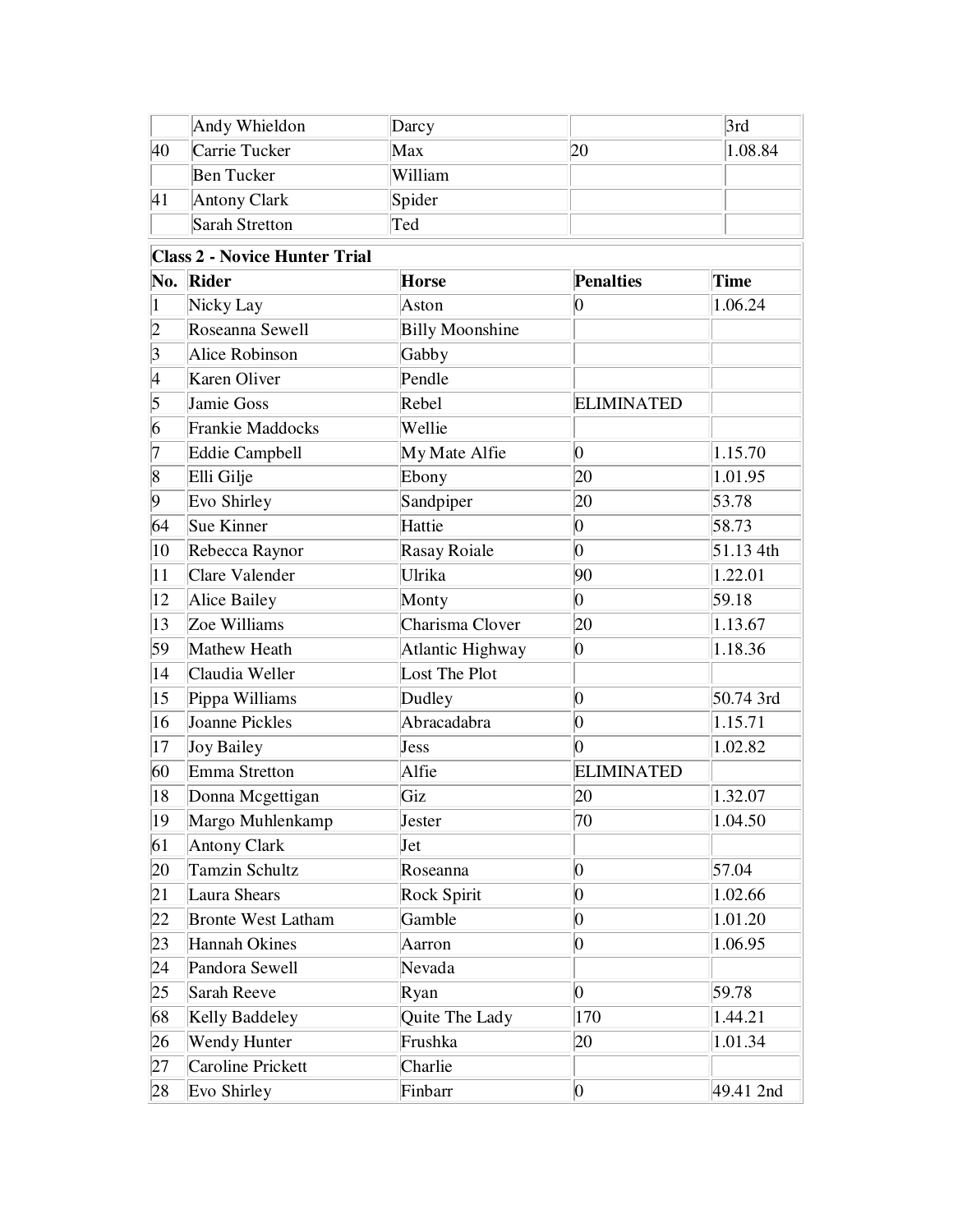| 29                                                            | Rebecca Raynor        | Regal Strike        |                   |           |
|---------------------------------------------------------------|-----------------------|---------------------|-------------------|-----------|
| 69                                                            | Hannah Bell           | <b>Master Brock</b> | $\vert 0 \vert$   | 56.84     |
| 30                                                            | Clare Valender        | Ryan                |                   |           |
| 31                                                            | <b>Kirsty Furniss</b> | Apachie Joe         | $\vert 0 \vert$   | 1.08.20   |
| 32                                                            | Holly Bridgeland      | Walt                | $\overline{0}$    | 59.52     |
| 33                                                            | Louise Elliot         | Glenmorangie        | $\overline{0}$    | 48.74 1st |
| 34                                                            | Freya Matchett        | Jackoboy            | 20                | 1.15.35   |
| 35                                                            | Victoria Warne        | Donna Tella Boy     | 0                 | 1.11.06   |
| 36                                                            | Lucy Conn             | Jay                 | $\vert 0 \vert$   | 1.50.49   |
| 37                                                            | Jenny Berresford      | Jade                | $\vert 0 \vert$   | 1.05.00   |
| 38                                                            | Callum Smith          | Mallery             | 0                 | 58.20     |
| 39                                                            | Vanessa Gray          | Sunset Rendezvous   | 20                | 1.15.52   |
| 40                                                            | Jamie Goss            | Lady A              | <b>ELIMINATED</b> |           |
| 41                                                            | Zoe Withcombe         | Boozi Birthday      | $\vert 0 \vert$   | 1.01.84   |
| $ 42\rangle$                                                  | Elli Gilje            | Kenny               | 20                | 1.10.31   |
| 43                                                            | Pippa Williams        | Delphi              | 0                 | 57.57     |
| 62                                                            | Antony Clark          | Giggle              |                   |           |
| 44                                                            | Terje Gilje           | Viva                | 60                | 1.11.93   |
| 45                                                            | Thor Gilje            | Poppet              | 80                | 1.07.59   |
| 46                                                            | Amy Lampton           | Robbie              |                   |           |
| 47                                                            | Claudia Weller        | Lost The Plot       |                   |           |
| 48                                                            | Kirsty Smith          | The Captain         |                   |           |
| 49                                                            | Alison Talbot         | Little Mister Imp   | $\vert 0 \vert$   | 1.07.63   |
| 50                                                            | <b>Wendy Talbot</b>   | Tom Clandraw        | 0                 | 1.07.45   |
| 51                                                            | Laura Morisot         | Wisdom              |                   |           |
| 52                                                            | Rosie Jefferson       | Delboy              | 70                | 57.74     |
| 53                                                            | Jo Thatcher           | Milly               |                   |           |
| 54                                                            | Nicola Wyldbore-Smith | Frankie             |                   |           |
| 55                                                            | Tracey Harvey         | Rebeka              | $\overline{0}$    | 58.55     |
| 56                                                            | <b>Ruth Barton</b>    | <b>Bartons Boy</b>  | $\overline{0}$    | 1.18.34   |
| 63                                                            | Sue Kinnear           | Jack                | <b>ELIMINATED</b> |           |
| 65                                                            | Rosie Garten          | Too Jolly           | 0                 | 57.49     |
| 66                                                            | Debbie Lee            | Lulu                | $\vert 0 \vert$   | 54.13 5th |
| 67                                                            | Kimberly Nash         | Wesley              |                   |           |
| 70                                                            | Simone Watts          | Sugarfield          | $\vert 0 \vert$   | 55.56 6th |
| 71                                                            | Molly Lester          | Burr                |                   |           |
| 72                                                            | David Dent            | Woden               | <b>ELIMINATED</b> | 1.21.52   |
| Class 3 - All Comers Novice Team Chase (Bogey Time = 6.31.08) |                       |                     |                   |           |
|                                                               | No. Team              | <b>Time</b>         | <b>Position</b>   |           |
|                                                               | <b>Little Chasers</b> | 8.21.40             |                   |           |